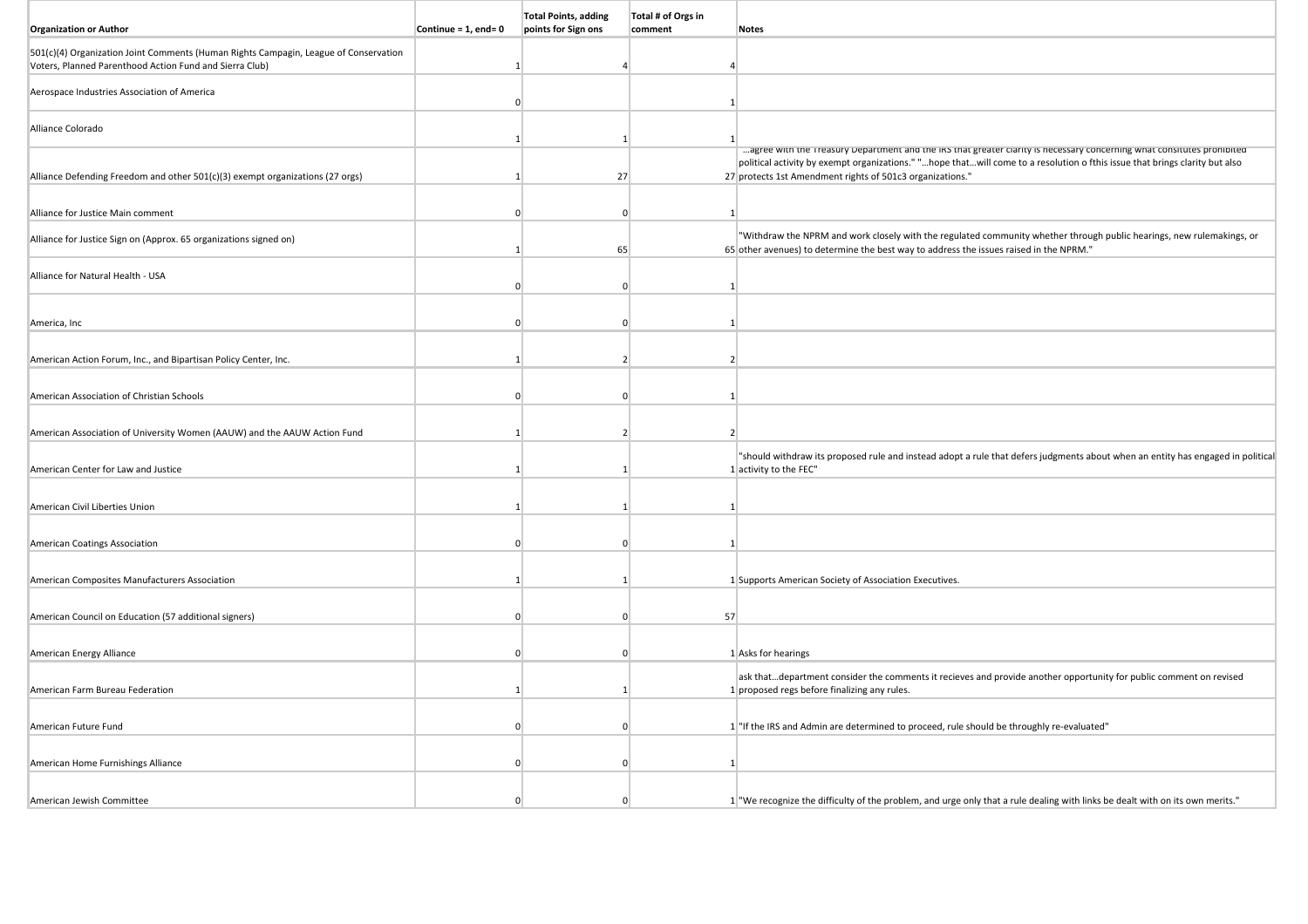| American Lighting Association                               |              |          |             |                                                                                                                                                                                                                                                                                                                         |
|-------------------------------------------------------------|--------------|----------|-------------|-------------------------------------------------------------------------------------------------------------------------------------------------------------------------------------------------------------------------------------------------------------------------------------------------------------------------|
| American Motorcyclist Association                           |              |          |             | 1 supports the IRS establishing limits on the percentage of an org's total political expendatures and requests public hearing.                                                                                                                                                                                          |
| American Petroleum Institute                                | n            |          | $\Omega$    | 1 Endorses National Association of Manufacturers                                                                                                                                                                                                                                                                        |
| American Road & Transportation Builders Association (ARTBA) |              |          | $\Omega$    | Urges IRS to abandon the proposed guidance and work towards monitoring political activity in a manner which does not infringe<br>1 on the central mission of tax exempt associations.<br>Rely on dennitions from the FEC, or work with nonpront leaders and tax law experts to extabilish a new dennition or candidate- |
| American Society of Association Executives                  |              |          |             | related Activity' with bright lines and safe harbors that enables the IRS to enforce limits on political campaign activity in a fair<br>1 and consistent manner without chilling any organization's right to free speech."                                                                                              |
| American Society of Civil Engineers                         |              | $\Omega$ |             | $\vert$ 1                                                                                                                                                                                                                                                                                                               |
| American Veterinary Medical Association                     | n            |          | $\Omega$    | 1                                                                                                                                                                                                                                                                                                                       |
| Americans for Limited Government                            | $\Omega$     |          | $\Omega$    | 1                                                                                                                                                                                                                                                                                                                       |
| Americans for Tax Reform                                    | <sup>0</sup> |          | $\mathbf 0$ | 1 But requests public hearings                                                                                                                                                                                                                                                                                          |
| Americans United for Life Action                            | $\Omega$     |          | $\Omega$    | 1 Requests public hearings                                                                                                                                                                                                                                                                                              |
| Anti-Defamation League                                      | n            |          | $\Omega$    | 1                                                                                                                                                                                                                                                                                                                       |
| Arizona Chamber of Commerce and Industry                    |              | $\Omega$ |             |                                                                                                                                                                                                                                                                                                                         |
| Association of Assistive Technology Act Programs            |              |          |             | 1                                                                                                                                                                                                                                                                                                                       |
| Association of Christian Schools International              | n            |          | $\Omega$    | 1 <sup>1</sup>                                                                                                                                                                                                                                                                                                          |
| Association of Home Appliance Manufacturers                 |              |          |             | 1 Follows American Society of Association Executives                                                                                                                                                                                                                                                                    |
| Associated Oregon Industries                                | $\Omega$     |          | $\mathbf 0$ | 1                                                                                                                                                                                                                                                                                                                       |
| Association of Washington Business                          | n            |          | $\Omega$    | -1                                                                                                                                                                                                                                                                                                                      |
| <b>Bauman Foundation</b>                                    |              |          |             | $\mathbf{1}$                                                                                                                                                                                                                                                                                                            |
| Bell, McAndrews & Hiltachk                                  |              |          |             | 1 Concur with CCP's proposed alternatives.                                                                                                                                                                                                                                                                              |
|                                                             |              | -6       |             |                                                                                                                                                                                                                                                                                                                         |
| Bipartisan group of national advocacy organizations         |              |          |             | 5 5 only includes organizations that didn't submit elsewhere<br>Strongly urge the IRS to distinguish between partisan and nonpartisan forms of democratic participation in the final rule to allow                                                                                                                      |
| Blue Cross and Blue Shield of Minnesota                     |              |          |             | 1 this valuable nonpartisan civic engagement activity to continue.                                                                                                                                                                                                                                                      |
| Brennan Center for Justice at NYU School of Law             |              |          |             | 1 <sup>1</sup>                                                                                                                                                                                                                                                                                                          |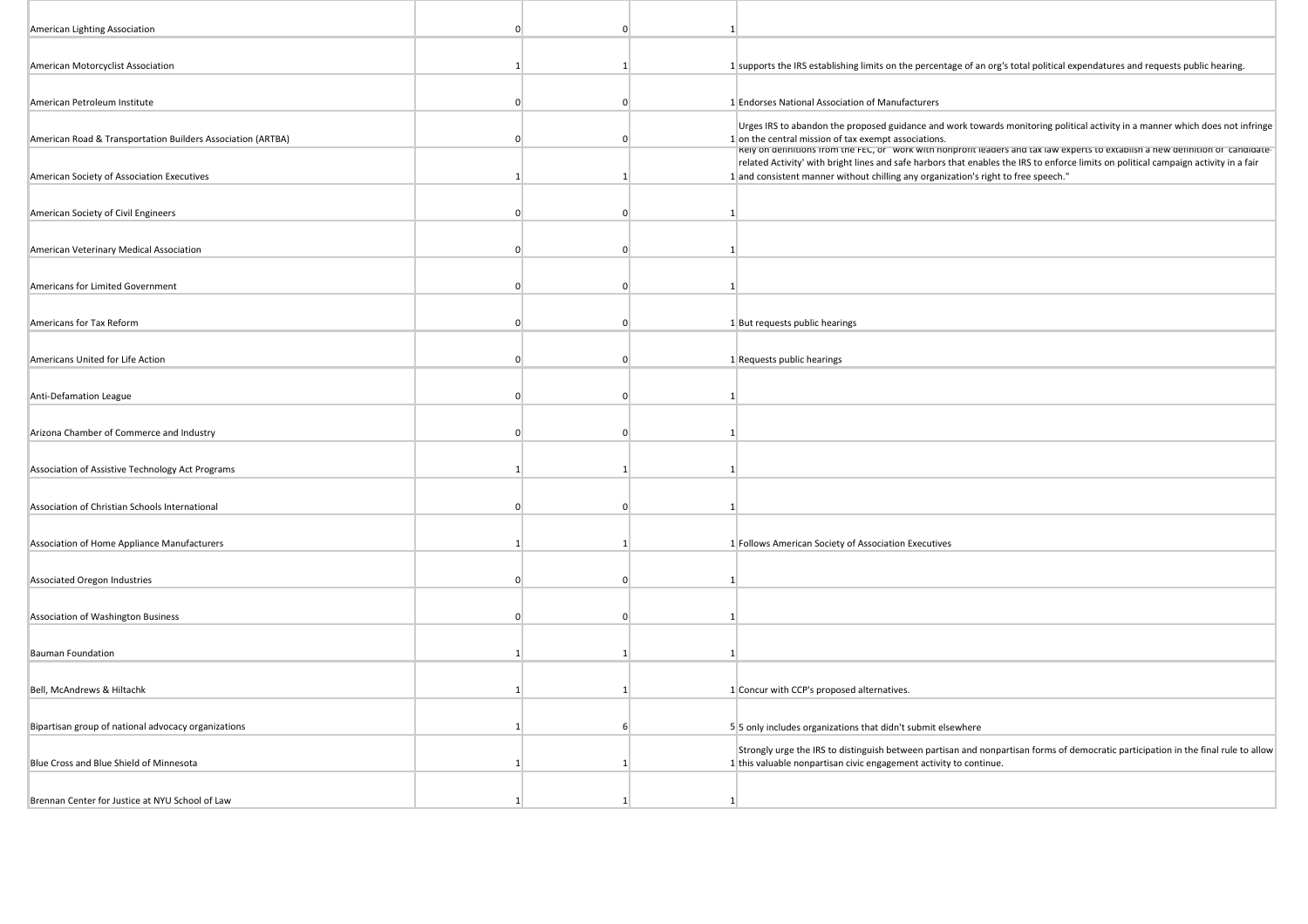| Business Council of New York State                                                  | $\Omega$       | $\Omega$     |                | 1 Reject any effort to extend to c6s.                                                                                                                                                                                                                                   |
|-------------------------------------------------------------------------------------|----------------|--------------|----------------|-------------------------------------------------------------------------------------------------------------------------------------------------------------------------------------------------------------------------------------------------------------------------|
|                                                                                     |                |              |                |                                                                                                                                                                                                                                                                         |
| Care Net                                                                            | $\Omega$       | $\Omega$     | 1              |                                                                                                                                                                                                                                                                         |
| Cause of Action                                                                     | $\mathbf{0}$   | $\Omega$     |                | "Further, we request that the IRS reconsider its definition of candidate-related political activity and abandon broad language that<br>1 would prohibit tax-exempt organizations from engaging in traditionally nonpartisan activities that benefit the social welfare" |
|                                                                                     |                |              |                |                                                                                                                                                                                                                                                                         |
| Center for American Progress Action Fund                                            | $\mathbf{1}$   | 1            | $\mathbf{1}$   |                                                                                                                                                                                                                                                                         |
|                                                                                     |                |              |                |                                                                                                                                                                                                                                                                         |
| Campaign For Community Change                                                       | $\mathbf{1}$   | $\mathbf{1}$ | $\mathbf{1}$   |                                                                                                                                                                                                                                                                         |
|                                                                                     |                |              |                |                                                                                                                                                                                                                                                                         |
| Campaign for Liberty                                                                | $\Omega$       | $\Omega$     | $\overline{1}$ |                                                                                                                                                                                                                                                                         |
|                                                                                     |                |              |                |                                                                                                                                                                                                                                                                         |
| Center for Competitive Politics                                                     | $\mathbf{1}$   | $\mathbf{1}$ |                | "We apprieciate that the NPRM was issued with the intent to provide such clarity, which we agree is lacking under the present<br>1 'facts and circumstances analysis articulated by the Service."                                                                       |
|                                                                                     |                |              |                |                                                                                                                                                                                                                                                                         |
| Center for Equal Opportunity                                                        | $\Omega$       | $\Omega$     | $\vert$ 1      |                                                                                                                                                                                                                                                                         |
|                                                                                     |                |              |                |                                                                                                                                                                                                                                                                         |
| Center for Individual Freedom, American Commitment, Inc., and American Encore, Inc. | $\Omega$       | $\Omega$     | $\overline{3}$ |                                                                                                                                                                                                                                                                         |
|                                                                                     |                |              |                |                                                                                                                                                                                                                                                                         |
| Center for Media and Democracy                                                      | $\vert$ 1      | $\mathbf{1}$ | $\mathbf{1}$   |                                                                                                                                                                                                                                                                         |
|                                                                                     |                |              |                |                                                                                                                                                                                                                                                                         |
| Center for Non-Profits New Jersey                                                   | $\overline{1}$ | 1            |                | 1 Endorses IS, National Council of Nonprofits, and Nonprofit vote                                                                                                                                                                                                       |
|                                                                                     |                |              |                |                                                                                                                                                                                                                                                                         |
|                                                                                     |                |              |                |                                                                                                                                                                                                                                                                         |
| Center for Responsive Politics (OpenSecrets.org)                                    | $\mathbf{1}$   | 1            |                | 1 Endorses BLP                                                                                                                                                                                                                                                          |
|                                                                                     |                |              |                |                                                                                                                                                                                                                                                                         |
| Center for Security Policy                                                          | $\Omega$       | $\Omega$     | $\overline{1}$ |                                                                                                                                                                                                                                                                         |
|                                                                                     |                |              |                |                                                                                                                                                                                                                                                                         |
| CitizenLink                                                                         | $\Omega$       | $\Omega$     | 1              |                                                                                                                                                                                                                                                                         |
|                                                                                     |                |              |                |                                                                                                                                                                                                                                                                         |
| Citizens' Council for Health Freedom (Calls for public hearing)                     | $\Omega$       | $\Omega$     |                | 1 Calls for public hearing                                                                                                                                                                                                                                              |
|                                                                                     |                |              |                |                                                                                                                                                                                                                                                                         |
| Citizens for a Constitutional Government                                            | $\Omega$       | $\Omega$     | $\vert$ 1      |                                                                                                                                                                                                                                                                         |
|                                                                                     |                |              |                |                                                                                                                                                                                                                                                                         |
| Citizens for Responsibility and Ethics in Washington                                | $\mathbf{1}$   | 1            | $\overline{1}$ |                                                                                                                                                                                                                                                                         |
|                                                                                     |                |              |                |                                                                                                                                                                                                                                                                         |
|                                                                                     |                |              |                |                                                                                                                                                                                                                                                                         |
| Citizens United & Citizens United Foundation                                        | $\Omega$       | $\Omega$     | -1             |                                                                                                                                                                                                                                                                         |
|                                                                                     |                |              |                |                                                                                                                                                                                                                                                                         |
| <b>Clean Elections Texas</b>                                                        | $\overline{1}$ | 1            | 1              |                                                                                                                                                                                                                                                                         |
|                                                                                     |                |              |                |                                                                                                                                                                                                                                                                         |
| Colorado Nonprofit Association                                                      | 1              | 1            | 1              |                                                                                                                                                                                                                                                                         |
|                                                                                     |                |              |                |                                                                                                                                                                                                                                                                         |
| Common Cause                                                                        | $\mathbf{1}$   | $\mathbf{1}$ | $\vert$ 1      |                                                                                                                                                                                                                                                                         |
|                                                                                     |                |              |                |                                                                                                                                                                                                                                                                         |
| Competitive Enterprise Institute                                                    | $\Omega$       | ŋ            |                |                                                                                                                                                                                                                                                                         |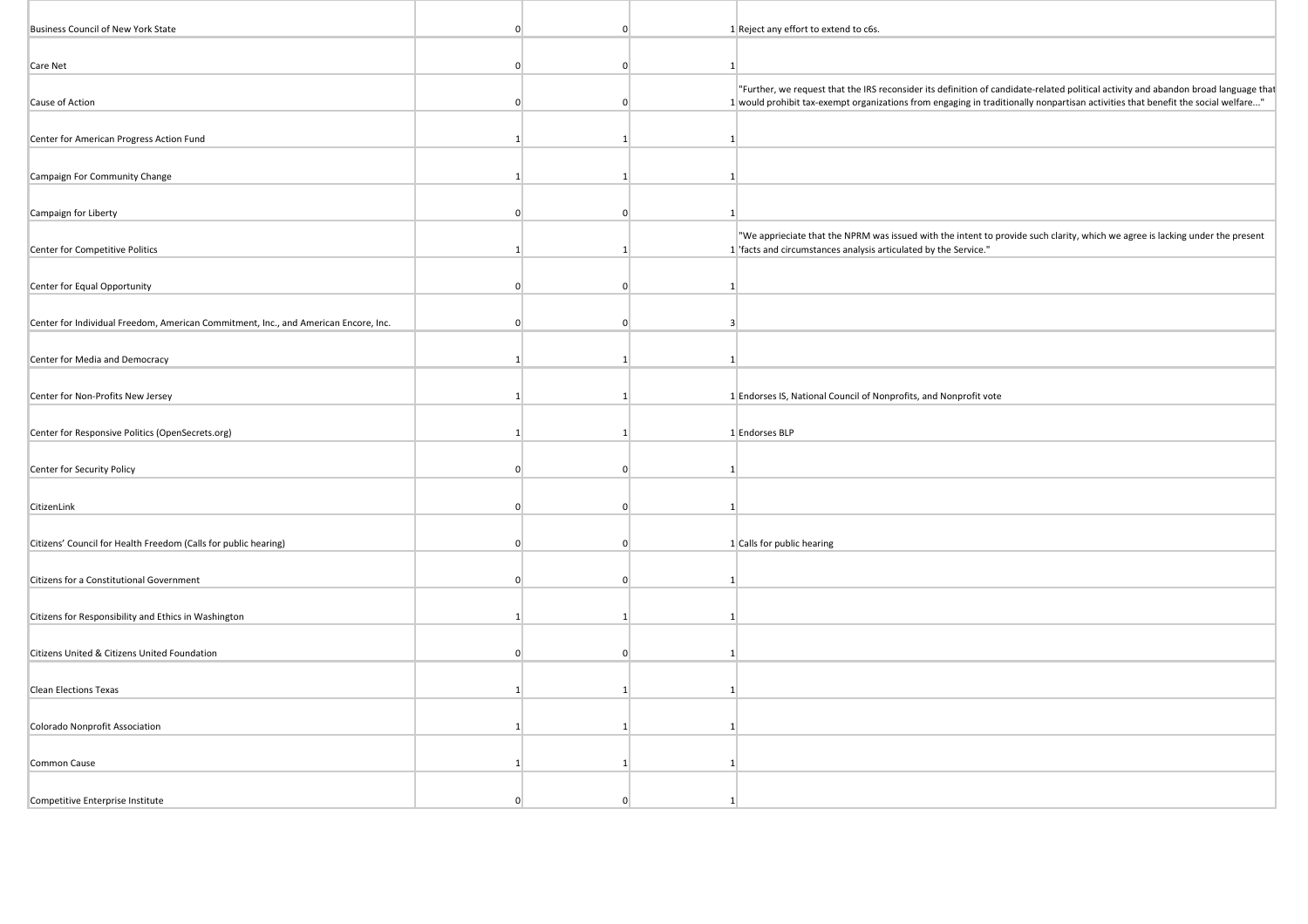| Concerned Women for America/Concerned Women for America Legislative Action<br>Committee |          | $\Omega$       |                |                                                                                                                                     |
|-----------------------------------------------------------------------------------------|----------|----------------|----------------|-------------------------------------------------------------------------------------------------------------------------------------|
|                                                                                         |          |                |                | 2 Withdraw but hold hearing                                                                                                         |
| Council on Foundations                                                                  |          | $\mathbf{1}$   | $\mathbf{1}$   |                                                                                                                                     |
|                                                                                         |          |                |                |                                                                                                                                     |
| CropLife America                                                                        | $\Omega$ | $\mathbf 0$    | $\mathbf{1}$   |                                                                                                                                     |
|                                                                                         |          |                |                |                                                                                                                                     |
| <b>Disabled Citizens United</b>                                                         | $\Omega$ | $\overline{0}$ |                | 1 Facts and Circumstances should remain in use.                                                                                     |
| Disability Law & Advocacy Center of TN                                                  | -1       | -1             |                | "work closely with the regulated community to determine the best ways to address the issues raised in the NPRM " AFJ<br>1 language. |
|                                                                                         |          |                |                |                                                                                                                                     |
| DownsizeDC.org, Inc.                                                                    | $\Omega$ | $\Omega$       |                | 1 Endorses Free Speech Coalition comment.                                                                                           |
|                                                                                         |          |                |                |                                                                                                                                     |
| Edison Electric Institute                                                               |          |                |                | 1 regulation under facts and circumstances confusing, more clarification with bright-lines good, but don't change regs for c6s.     |
|                                                                                         |          |                |                |                                                                                                                                     |
| Election Integrity New Jersey, Inc.                                                     |          | $\Omega$       |                | 1 But calls for hearings                                                                                                            |
|                                                                                         |          |                |                |                                                                                                                                     |
| <b>Environment America</b>                                                              | -1       | $\vert$ 1      | $\mathbf{1}$   |                                                                                                                                     |
|                                                                                         |          |                |                |                                                                                                                                     |
| <b>Fair Share</b>                                                                       |          |                | 1              |                                                                                                                                     |
|                                                                                         |          |                |                |                                                                                                                                     |
| Food & Water Watch                                                                      |          | $\mathbf{1}$   |                | 1 "go back to the drawing board to develop a better approach"                                                                       |
|                                                                                         |          |                |                |                                                                                                                                     |
| Ford Foundation                                                                         | $\Omega$ | $\Omega$       | 1              |                                                                                                                                     |
| Foundation for Government Accountability, Freedom Foundation and Mackinac Center for    |          |                |                |                                                                                                                                     |
| <b>Public Policy</b>                                                                    |          | $\Omega$       | $\overline{3}$ |                                                                                                                                     |
|                                                                                         |          |                |                |                                                                                                                                     |
| Free Speech Coalition and Free Speech Defense and Education Fund                        |          | $\mathbf 0$    |                | 2 If current laws inadequate, go to congress                                                                                        |
| FreedomWorks, Inc. & Tea Party Patriots, Inc.                                           | $\Omega$ | $\Omega$       |                | 2 But should hold hearings on the regulatory burdens the NPRM will cause.                                                           |
|                                                                                         |          |                |                |                                                                                                                                     |
| FreedomWorks, Inc.                                                                      | $\Omega$ | $\overline{0}$ |                | O Freedom works did submit more than one comment, but I only counted them once (the same way I calculated the BLP)                  |
|                                                                                         |          |                |                |                                                                                                                                     |
| Funders Committee for Civic Participation Sign on.                                      |          | 52             |                | 52 Not including the orgs that submitted elsewhere (Bauman and Ottinger)                                                            |
|                                                                                         |          |                |                |                                                                                                                                     |
| Georgia Chamber of Commerce                                                             | $\Omega$ | $\Omega$       | 1              |                                                                                                                                     |
|                                                                                         |          |                |                |                                                                                                                                     |
| Global Cold Chain Alliance                                                              | $\Omega$ | $\Omega$       | 1              |                                                                                                                                     |
|                                                                                         |          |                |                |                                                                                                                                     |
| Greater Phoenix Chamber of Commerce                                                     | $\Omega$ | $\Omega$       | $\mathbf{1}$   |                                                                                                                                     |
|                                                                                         |          |                |                |                                                                                                                                     |
| Heritage Action for America                                                             |          | $\Omega$       |                | 1 Should withdraw, suggestions in case they don't.                                                                                  |
|                                                                                         |          |                |                |                                                                                                                                     |
| Hispanic Leadership Fund                                                                |          | $\Omega$       | $\mathbf{1}$   |                                                                                                                                     |

**The Contract of the Contract of the Contract of the Contract of the Contract of the Contract of the Contract of the Contract of the Contract of the Contract of the Contract of the Contract of the Contract of the Contract**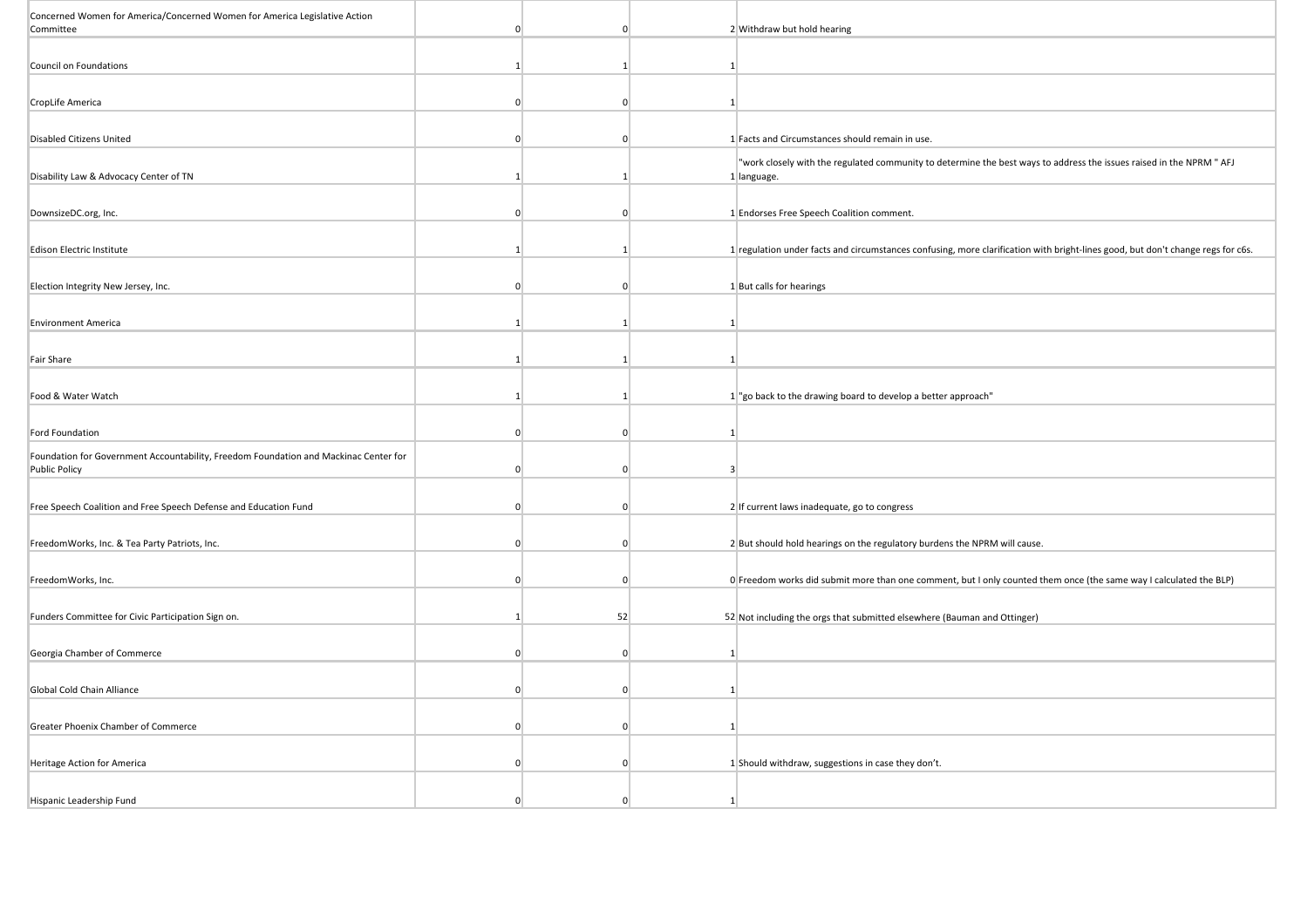| Home School Legal Defense Association                                     | <sup>0</sup>   | $\Omega$       | 1               |                                                                                                                                              |
|---------------------------------------------------------------------------|----------------|----------------|-----------------|----------------------------------------------------------------------------------------------------------------------------------------------|
| Idaho Nonprofit Center                                                    | -1             | $\overline{1}$ |                 | 1 Endorses National Council of Nonprofits                                                                                                    |
| Illinois Policy Institute, Illinois Policy Action                         | $\Omega$       | $\overline{0}$ | $2^{\circ}$     |                                                                                                                                              |
| Independent Sector & other nonprofits                                     | 1              | 106            |                 | 106 Not including those that commented elswhere                                                                                              |
| Independent Metal Craft LLC                                               | $\overline{0}$ | $\mathbf{0}$   | $\mathbf{1}$    |                                                                                                                                              |
| Indiana University (in support of American Council on Education comments) | $\Omega$       | $\mathbf{0}$   |                 | 1 Keep facts and Circs for c3s.                                                                                                              |
| International Sign Association                                            | $\Omega$       | $\Omega$       | $\mathbf{1}$    |                                                                                                                                              |
| Institute for Justice                                                     |                |                | 1               |                                                                                                                                              |
| Institute for Liberty                                                     | $\Omega$       | $\Omega$       |                 | 1 Requests public hearings                                                                                                                   |
| Interfaith Impact of New York State                                       | $\Omega$       | $\Omega$       |                 | Comment includes a paper entitled "One Dollar One Vote: Campagin Finance Reform as a Theological Imperative." I was unable<br>1 to score it. |
| International Dairy Foods Association                                     | $\overline{0}$ | $\overline{0}$ |                 |                                                                                                                                              |
| Jacksonville Alliance of Christian Voters                                 | $\overline{0}$ | $\mathbf{0}$   | 1               |                                                                                                                                              |
| Judicial Watch, Inc.                                                      | $\Omega$       | $\Omega$       |                 | 1 Withdraw, or form an advisory committee. Also requests hearings.                                                                           |
| Justice at Stake                                                          | $\vert$ 1      |                | $\mathbf{1}$    |                                                                                                                                              |
| Lakeland 912 Project                                                      | $\Omega$       | $\Omega$       | $\mathbf{1}$    |                                                                                                                                              |
| Landmark Legal Foundation                                                 | -1             | -11            |                 | 1 If the IRS makes regs, they should apply to labor unions, urges IRS to consider these comments before finalizing any regs.                 |
| Las Vegas Tea Party                                                       | $\Omega$       | $\Omega$       |                 | 1 Submitted anonymously.                                                                                                                     |
| League of Women Voters Alameda                                            | 1              |                | 1               |                                                                                                                                              |
| League of Women Voters of Arapahoe County, Colorado                       | -1             | -1             | $\mathbf{1}$    |                                                                                                                                              |
| League of Women Voters Berkeley Albany Emeryville                         | $\vert$ 1      | -11            | $1\vert$        |                                                                                                                                              |
| League of Women Voters of the Charlottesville Area                        | 1              |                | $1\overline{ }$ |                                                                                                                                              |
| League of Women Voters of Connecticut                                     |                |                | -1              |                                                                                                                                              |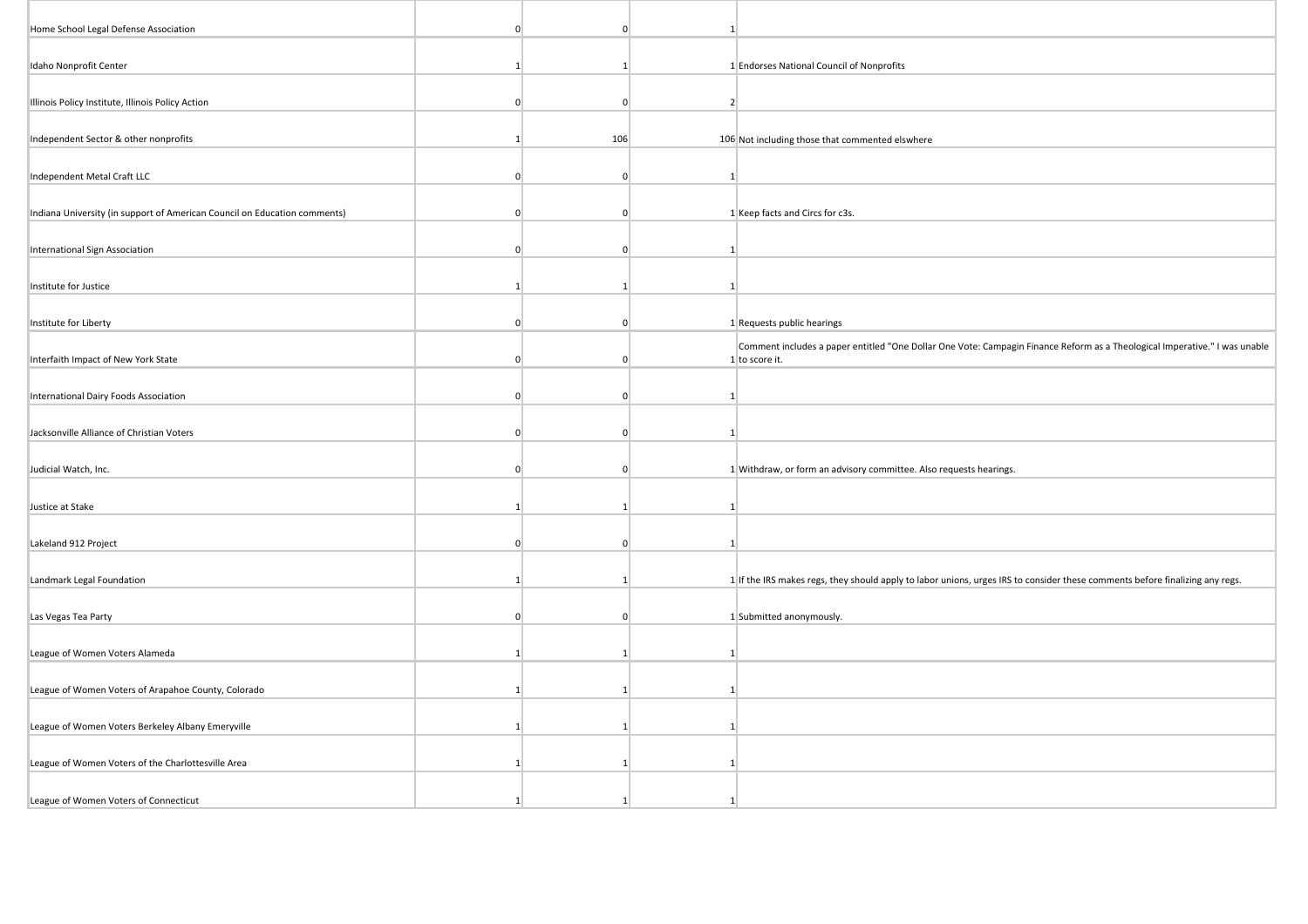| League of Women Voters of Cook County, Illinois       |                |              |              |                                                                                                                                                                                                              |
|-------------------------------------------------------|----------------|--------------|--------------|--------------------------------------------------------------------------------------------------------------------------------------------------------------------------------------------------------------|
| League of Women Voters of Delaware                    |                |              | $\mathbf{1}$ |                                                                                                                                                                                                              |
| League of Women Voters of Diablo Valley               |                |              | 1            |                                                                                                                                                                                                              |
| League of Women Voters of Glendale/Burbank, CA        | 1              |              | $\mathbf{1}$ |                                                                                                                                                                                                              |
| League of Women Voters of Greater Tucson              |                |              |              |                                                                                                                                                                                                              |
|                                                       |                | $\mathbf{1}$ | $\mathbf{1}$ |                                                                                                                                                                                                              |
| League of Women Voters of Hawaii County               | $\mathbf{1}$   |              |              |                                                                                                                                                                                                              |
| League of Women Voters of Illinois                    | 1 <sup>1</sup> |              | 1            |                                                                                                                                                                                                              |
| League of Women Voters of Kansas                      |                |              | $\mathbf{1}$ |                                                                                                                                                                                                              |
| League of Women Voters of Lake County, IL             | -11            | -11          | $\mathbf{1}$ |                                                                                                                                                                                                              |
| League of Women Voters of Lake Forest/Lake Bluff Area | -1             |              | $\mathbf{1}$ |                                                                                                                                                                                                              |
| League of Women Voters of Mississippi                 |                |              | $\mathbf{1}$ |                                                                                                                                                                                                              |
| League of Women Voters of New Castle                  | $\mathbf{1}$   |              | $\mathbf{1}$ |                                                                                                                                                                                                              |
| League of Women Voters of New Jersey                  | 11             | -11          | 1            |                                                                                                                                                                                                              |
| League of Women Voters of Pulaski County              |                | $\Omega$     |              | We, the League, have been respected for our independent point of view determined on the basis of careful consideration. Thus,<br>1 to limit our ability to speak out on issues is to deny citizen democracy. |
| League of Women Voters of San Diego                   | -1             | -1           | $\mathbf{1}$ |                                                                                                                                                                                                              |
| League of Women Voters of Santa Barbara, CA           | 11             | -11          | 1            |                                                                                                                                                                                                              |
|                                                       |                |              |              |                                                                                                                                                                                                              |
| League of Women Voters of Somers, NY                  | $\Omega$       | $\mathbf{0}$ |              | 1 Appears to call on the IRS to stop dark money by migrating offending 501c4s to 527s.                                                                                                                       |
| League of Women Voters of St. Louis                   | 1              |              | 1            |                                                                                                                                                                                                              |
| League of Women Voters of Stillwater                  | 1 <sup>1</sup> | -11          | $\mathbf{1}$ |                                                                                                                                                                                                              |
| League of Women Voters of the Jackson Area            |                |              | $\mathbf{1}$ |                                                                                                                                                                                                              |
| League of Women Voters of the United States           | -11            | -1           | $\mathbf{1}$ |                                                                                                                                                                                                              |
|                                                       |                |              |              |                                                                                                                                                                                                              |
| League of Women Voters of Wisconsin                   |                |              |              |                                                                                                                                                                                                              |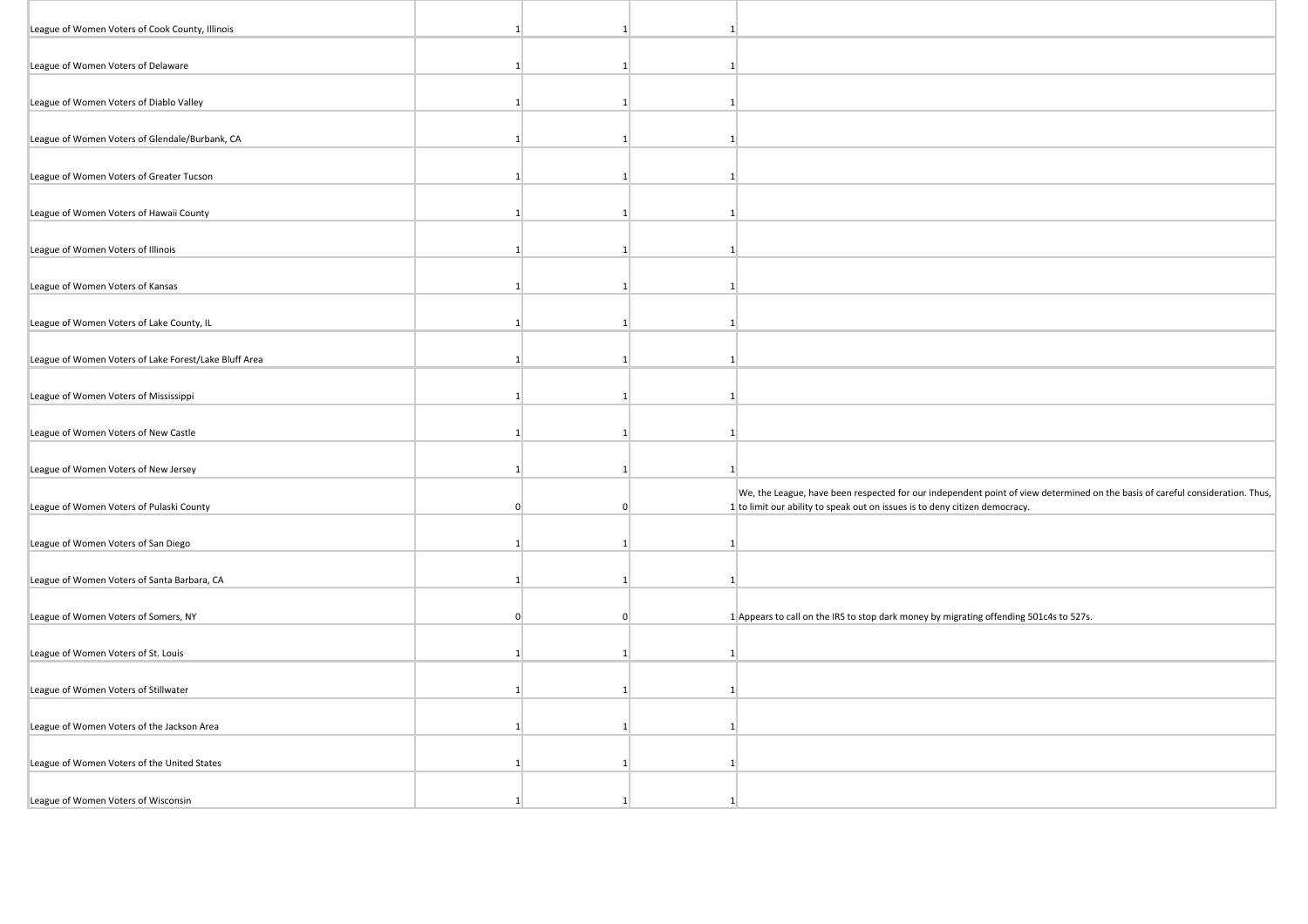| League of Women Voters Ohio                                                     |          |                |              |                                                                                                                                                                                                         |
|---------------------------------------------------------------------------------|----------|----------------|--------------|---------------------------------------------------------------------------------------------------------------------------------------------------------------------------------------------------------|
| League of Women Voters Snohomish County, Washington                             |          | 11             | 1            |                                                                                                                                                                                                         |
|                                                                                 |          |                |              |                                                                                                                                                                                                         |
| League of Women Voters, Capistrano Bay, CA                                      |          |                | $\mathbf{1}$ |                                                                                                                                                                                                         |
| Let Freedom Ring, Inc.                                                          |          | $\mathbf{0}$   |              | 1 Calls the rules "odious." Asks for hearings and to testify.                                                                                                                                           |
| Living Water Baptist Church                                                     | $\Omega$ | $\Omega$       |              | 1 Uses the AFA Sample comment.                                                                                                                                                                          |
| Maryland Nonprofits                                                             |          | -1             |              | 1 Endorses AFJ and National Council for Nonprofits.                                                                                                                                                     |
| Missouri Alliance for Freedom and Empower Texans Inc.                           |          | $\mathcal{P}$  |              | agree that facts and circumstances lacks sufficient clarity. Hope IRS will promulgate regulations with greater clarity but should do<br>2 so in a way that doesn't unneccesarily burden c4s and others. |
|                                                                                 |          |                |              |                                                                                                                                                                                                         |
| Minnesota Chamber of Commerce                                                   |          | n              | $\mathbf{1}$ |                                                                                                                                                                                                         |
| Montana League of Rural Voters                                                  |          | 1              |              | 1 Withdraw and work with us for a better approach.                                                                                                                                                      |
|                                                                                 |          |                |              |                                                                                                                                                                                                         |
| Montana Native Vote                                                             |          | 11             | $\mathbf{1}$ |                                                                                                                                                                                                         |
| Motorcycle Riders Foundation                                                    |          |                |              | "Some reform to those groups spending astronomical amounts of money for election purposes is warranted." "urge the<br>1 commissioner not to issue this final rule without a public hearing."            |
| <b>NAACP</b>                                                                    |          |                |              | "agree that powerful wealthy interests should not be able to hid their political campagin expenditures through 501(c)(4)<br>1 organizations."                                                           |
| NAACP-National Voter Fund (New rules should be narrowly tailored)               |          | 1              | $\mathbf{1}$ |                                                                                                                                                                                                         |
|                                                                                 |          |                |              |                                                                                                                                                                                                         |
| National Alliance of Community Economic Development Associations (with 17 CDCs) | $\Omega$ | $\Omega$       | 17           |                                                                                                                                                                                                         |
| National Alliance on Mental Illness                                             |          |                |              | 1 "Bright Line Rules, applicable to everyone"                                                                                                                                                           |
| National Association of Community Health Centers                                |          | 1 <sup>1</sup> | $\mathbf{1}$ |                                                                                                                                                                                                         |
|                                                                                 |          |                |              |                                                                                                                                                                                                         |
| National Association of Latino Elected and Appointed Officials                  |          | 1              |              | 1 Withdraw and work with us for a better approach.                                                                                                                                                      |
| National Association of Manufacturers                                           |          | $\Omega$       | $\mathbf{1}$ |                                                                                                                                                                                                         |
|                                                                                 |          |                |              |                                                                                                                                                                                                         |
| National Center for Learning Disabilities                                       |          |                | 1            |                                                                                                                                                                                                         |
| National Committee for Responsive Philanthropy                                  |          | 1              | $\mathbf{1}$ |                                                                                                                                                                                                         |
| National Congress of American Indians                                           |          | 1              |              | 1 "Consider the harm these new provisions would have and modify the rule accordingly."                                                                                                                  |
|                                                                                 |          |                |              | "We strongly encourage the effort to address abuse of Section 501c4 under the IRC, but not at the expense of undermining the                                                                            |
| National Council of La Raza Action Fund, Inc.                                   |          |                |              | 1 ability of social welfare groups to promote the common good and general welfare of communities"                                                                                                       |

**The Contract of the Contract of the Contract of the Contract of the Contract of the Contract of the Contract of the Contract of the Contract of the Contract of the Contract of the Contract of the Contract of the Contract**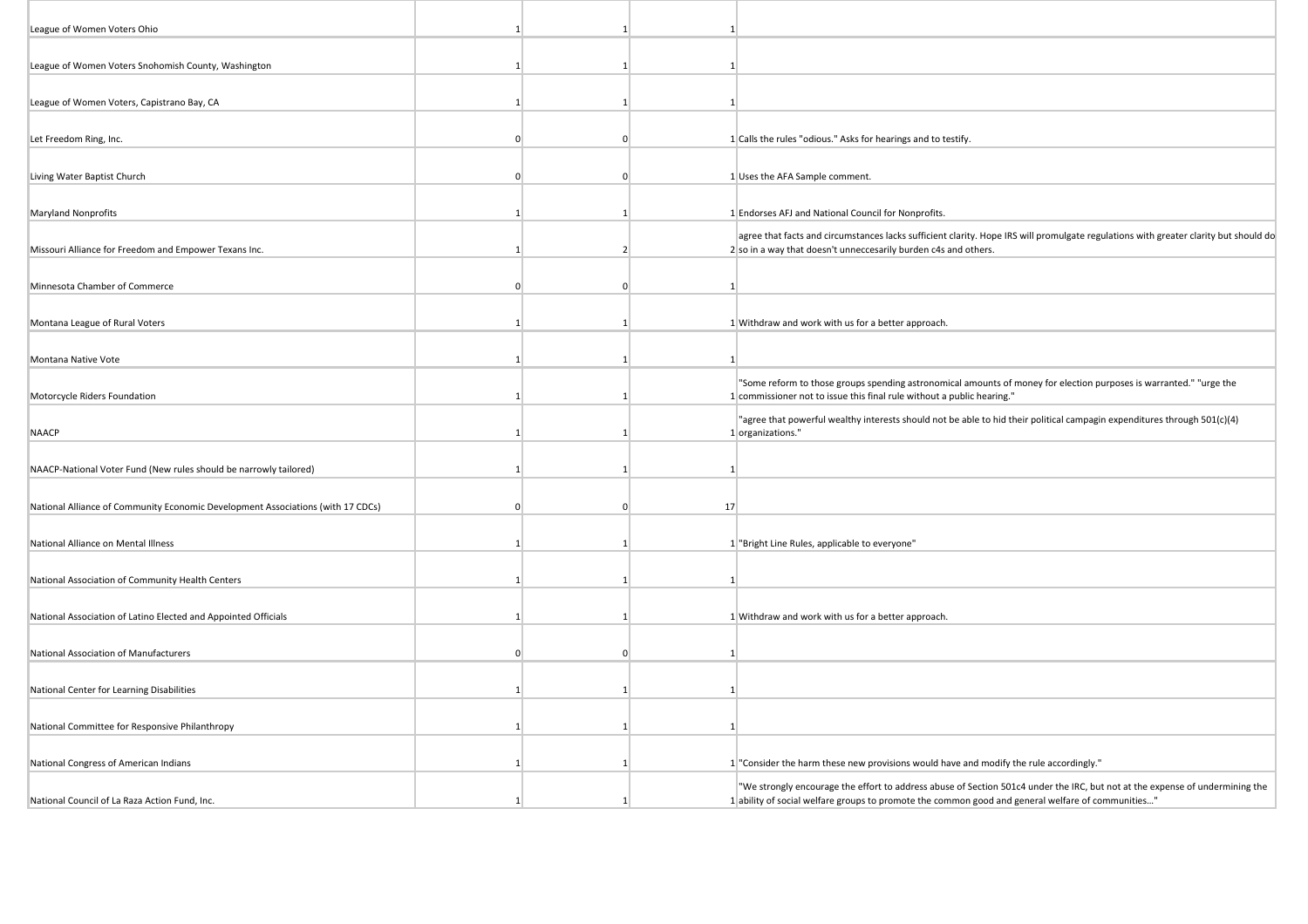| National Council of Nonprofits                                                         |                |              | 1 "Withdraw the proposed regulations and begin anew with guiding principles in mind"                                                                                                                                                                                                                                                                     |
|----------------------------------------------------------------------------------------|----------------|--------------|----------------------------------------------------------------------------------------------------------------------------------------------------------------------------------------------------------------------------------------------------------------------------------------------------------------------------------------------------------|
| National Defense Committee                                                             | $\Omega$       | $\Omega$     | $\mathbf{1}$                                                                                                                                                                                                                                                                                                                                             |
| National Disability Rights Network                                                     | $\overline{1}$ | -11          | 1 Withdraw and work with us for a better approach.                                                                                                                                                                                                                                                                                                       |
|                                                                                        |                |              |                                                                                                                                                                                                                                                                                                                                                          |
| National Gay and Lesbian Task Force                                                    |                |              | $\mathbf{1}$                                                                                                                                                                                                                                                                                                                                             |
| National League of Taxpayers (petition)                                                |                | $\Omega$     | $\mathbf{1}$                                                                                                                                                                                                                                                                                                                                             |
| National Marine Manufacturers Association                                              |                | n            | 1 Opposes the proposal to expand definition of candidate related activity to apply to c6s.                                                                                                                                                                                                                                                               |
| National Pro-Life Alliance (petition)                                                  | $\Omega$       | $\Omega$     | $\mathbf{1}$                                                                                                                                                                                                                                                                                                                                             |
| National Retail Federation                                                             | <sup>0</sup>   | $\Omega$     |                                                                                                                                                                                                                                                                                                                                                          |
|                                                                                        |                |              | 1 If IRS inisits on moving forward, NRF opposes any effort to export these rules to c6s.<br>This keep-em guessing racts and circumstances test is intoierable and must be replaced. Their compilance with the tax laws has<br>been extraordinarily expensive and time-consuming, however, in large part because so many of the Service's regulations and |
| National Rifle Association of America                                                  |                | $\mathbf{1}$ | 1 administrative rules governing social welfare organizations are vague and confusing. NRA Therefore applauds the Service for                                                                                                                                                                                                                            |
| National Right to Life Committee                                                       | $\Omega$       | $\Omega$     | $\mathbf{1}$                                                                                                                                                                                                                                                                                                                                             |
| National Right to Work Committee                                                       | $\Omega$       | $\Omega$     | $\overline{1}$                                                                                                                                                                                                                                                                                                                                           |
| National Shooting Sports Foundation                                                    |                | $\Omega$     | 1 Reconsider adopting this reg, especially any rules that would negatively impact c6s.                                                                                                                                                                                                                                                                   |
| New Progressive Alliance                                                               |                |              | $\mathbf{1}$                                                                                                                                                                                                                                                                                                                                             |
|                                                                                        |                |              |                                                                                                                                                                                                                                                                                                                                                          |
| New Yorkers for Constitutional Freedoms                                                | $\Omega$       | $\Omega$     | $\mathbf{1}$                                                                                                                                                                                                                                                                                                                                             |
| Nonprofit VOTE                                                                         |                |              | 1 Recommends Treasury revise this first draft to create rules that would protect all nonpartisan voter education and engagement.                                                                                                                                                                                                                         |
| North American Die Casting Association                                                 | $\Omega$       | $\mathbf 0$  | $\mathbf{1}$                                                                                                                                                                                                                                                                                                                                             |
| North Carolina Chamber                                                                 | $\Omega$       | $\Omega$     | $\overline{1}$                                                                                                                                                                                                                                                                                                                                           |
| Northern Plains Resource Council                                                       |                |              | 1 Withdraw and work with us for a better approach.                                                                                                                                                                                                                                                                                                       |
|                                                                                        |                |              |                                                                                                                                                                                                                                                                                                                                                          |
| Nebraska Christian Home Educators Association                                          |                | $\Omega$     | $\mathbf{1}$                                                                                                                                                                                                                                                                                                                                             |
| NPES The Association for Suppliers of Printing, Publishing and Converting Technologies |                | $\Omega$     | $\overline{1}$                                                                                                                                                                                                                                                                                                                                           |
| <b>Numbers USA</b>                                                                     | $\Omega$       | $\Omega$     | $\mathbf{1}$                                                                                                                                                                                                                                                                                                                                             |
| On The Level, Inc.                                                                     |                |              | 1 Withdraw and work with advocacy groups to clearly define social welfare.                                                                                                                                                                                                                                                                               |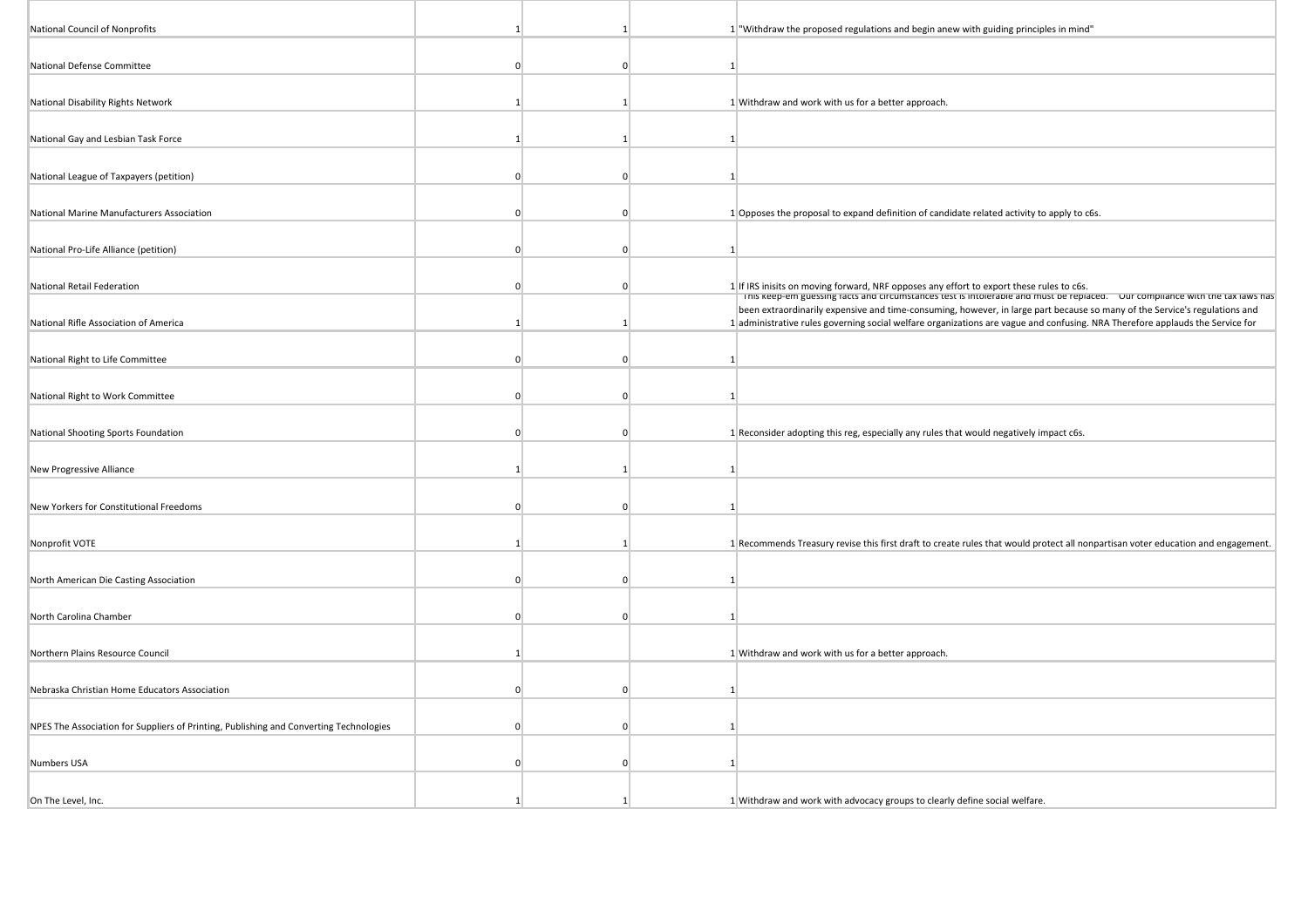| Ottinger Foundation, The Leonard and Sophie Davis Fund and The Woodbury Fund | 1              | 3            | 3               |                                                                                                                                                           |
|------------------------------------------------------------------------------|----------------|--------------|-----------------|-----------------------------------------------------------------------------------------------------------------------------------------------------------|
| Our Generation, Inc.                                                         | $\Omega$       | $\Omega$     | $1\overline{ }$ |                                                                                                                                                           |
| People For the American Way                                                  |                |              |                 | Commends IRS for launching the rulemaking, strongly supports its underlying purpose, encourages its continuation with<br>1 corrective measures.           |
| Philanthropy Roundtable                                                      | $\Omega$       | $\Omega$     |                 | 1 Reconsider significantly expanded definition of candidate related activity.                                                                             |
| Precision Machined Products Association                                      | $\Omega$       | $\Omega$     |                 | 1 reject or ensure the rules are not extended.                                                                                                            |
| Precision Metalforming Association                                           | $\overline{0}$ | $\Omega$     | $\mathbf{1}$    |                                                                                                                                                           |
| Project Vote                                                                 | $\vert$ 1      |              | $\overline{1}$  |                                                                                                                                                           |
| Protect C4 Free Speech                                                       | $\Omega$       | $\Omega$     | 1               |                                                                                                                                                           |
| Providers' Council                                                           |                |              | 1               |                                                                                                                                                           |
| Public Citizen                                                               | -11            | -1           | 1               |                                                                                                                                                           |
| Public Citizen (25,054 petition)                                             | $\mathbf{1}$   | -11          |                 | 0 Number 0 because we already counted Public Citizen                                                                                                      |
| <b>Public Interest Coalition</b>                                             | 1              |              |                 | 1 Pasted Common Cause Comments IRS-2013-0038-26832                                                                                                        |
| Rep. Chris Van Hollen, Democracy 21, Campaign Legal Center                   | -1             | 3            | 3 <sup>1</sup>  |                                                                                                                                                           |
| Rep. Chris Van Hollen, Public Citizen, Democracy 21, Campaign Legal Center   |                | $\Omega$     |                 | 0 0 Because these orgs are already counted.                                                                                                               |
| RI Center for Freedom & Prosperity                                           | $\Omega$       | $\Omega$     |                 | "The Right to freely comment on how closely or not any public official aligns with those ideas, is a vital right to maintaining a<br>1 robust democracy." |
| Right to work Foundation                                                     | $\Omega$       | $\mathbf{0}$ | $\mathbf{1}$    |                                                                                                                                                           |
| Rio Grande Foundation                                                        | $\Omega$       | $\Omega$     | $\mathbf{1}$    |                                                                                                                                                           |
| <b>ROC Exposed</b>                                                           | $\Omega$       | $\Omega$     | 1               |                                                                                                                                                           |
| Rock the Vote                                                                | $\mathbf{1}$   | -11          |                 | 1 Urge the IRS and Treasury to rework the draft regulations with objective definitions and safe harbor exceptions.                                        |
| Rockefeller Brothers Fund                                                    | $\mathbf{1}$   |              | $\mathbf{1}$    |                                                                                                                                                           |
| Seminole County League of Women Voters                                       | -1             | -1           |                 | 1 Need real transparency and tough rules.                                                                                                                 |
| Sergeants Benevolent Association of the NYPD                                 | $\Omega$       | $\Omega$     |                 | 1 "we urge the IRS to reconsider what it is doing"                                                                                                        |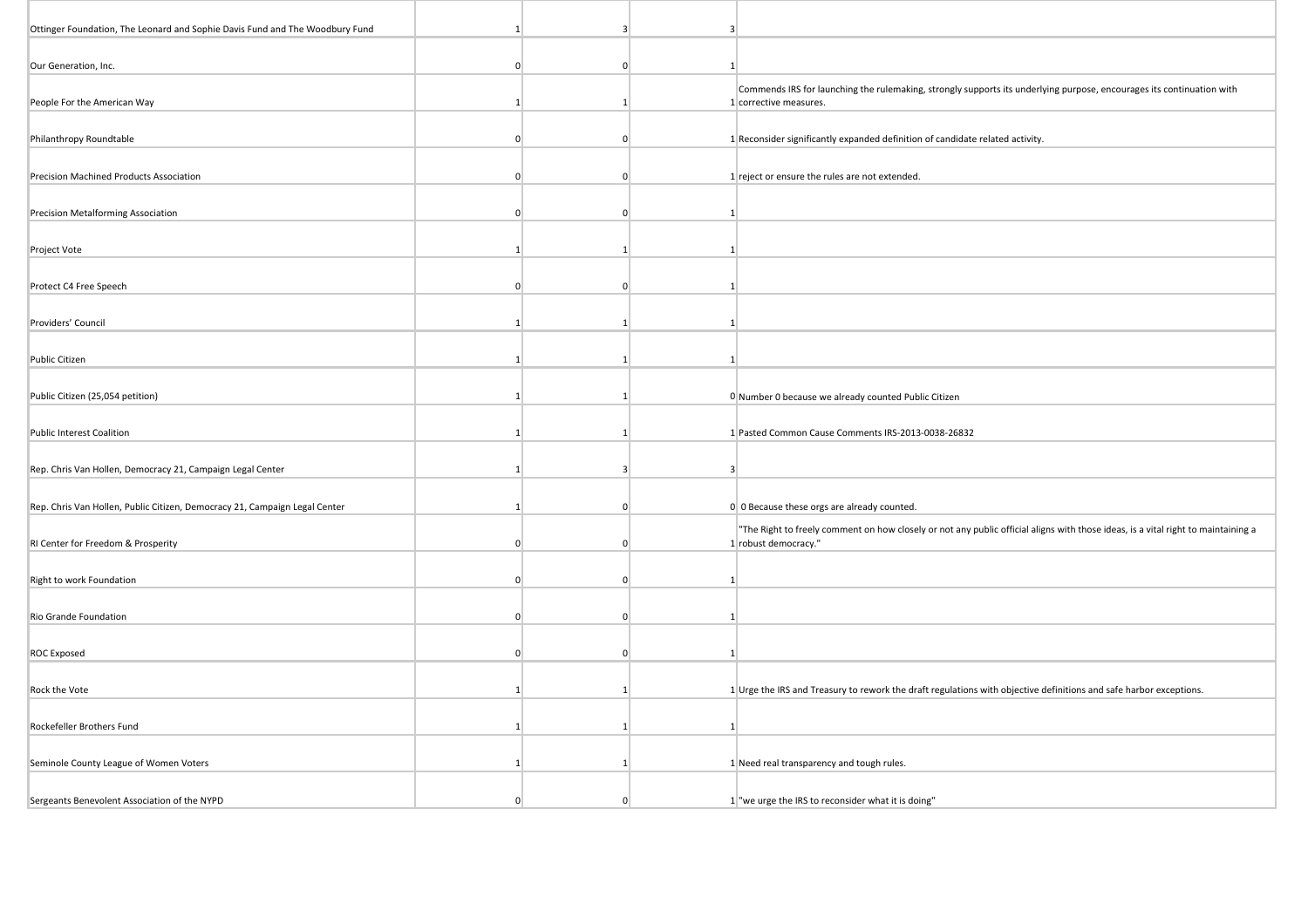| Solid Ground                                          | $\mathbf{1}$    | $\mathbf{1}$   |                | 1 Withdraw and work with regulated community to come up with better approach. |
|-------------------------------------------------------|-----------------|----------------|----------------|-------------------------------------------------------------------------------|
| Small Business & Entrepreneurship Council             | $\overline{0}$  | $\overline{0}$ |                | 1 Proposed rules are an extreme approach                                      |
| Stop This Insanity, Inc.                              | $\overline{0}$  | $\overline{0}$ | $\mathbf{1}$   |                                                                               |
|                                                       |                 |                |                |                                                                               |
| Strickland Brockington Lewis, LLP                     | $\overline{0}$  | $\overline{0}$ | $\mathbf{1}$   |                                                                               |
| Tampa 912 Project                                     | $\overline{0}$  | $\overline{0}$ |                |                                                                               |
| Task Force on Election Reform (same as Larson Letter) | 1               | $\mathbf{1}$   | $\overline{1}$ |                                                                               |
| <b>Taxpayers Protection Alliance</b>                  | $\overline{0}$  | $\overline{0}$ | $\mathbf{1}$   |                                                                               |
| Tea Party Patriots                                    | $\overline{0}$  | $\overline{0}$ |                | 0 0 because already counted above                                             |
| Tea Party of South Carolina                           | $\overline{0}$  | $\overline{0}$ | $\vert$ 1      |                                                                               |
| Texas Association of Business                         | $\overline{0}$  | $\overline{0}$ | -1             |                                                                               |
| Texas Classroom Teachers Association                  | 1               | 1              | $\overline{1}$ |                                                                               |
| The 60 Plus Association, Inc.                         | $\mathbf{0}$    | $\overline{0}$ | $\mathbf{1}$   |                                                                               |
| The Association for Hose & Accessories Distribution   | $\overline{0}$  | $\overline{0}$ | $\overline{1}$ |                                                                               |
|                                                       |                 |                |                |                                                                               |
| The Arc                                               | $\vert$ 1       | $\mathbf{1}$   | $\overline{1}$ |                                                                               |
| The Arc Colorado                                      | $1\overline{ }$ | $\mathbf{1}$   | -11            |                                                                               |
| The Arc Maryland                                      | $\vert$ 1       | $\mathbf{1}$   | 1              |                                                                               |
| The Arc New Mexico                                    | $\vert$ 1       | 1              | $\overline{1}$ |                                                                               |
| The Arc North Carolina                                | $\mathbf{1}$    | 1              | $\vert$ 1      |                                                                               |
| The Arc South Carolina                                | $\mathbf{1}$    | $\mathbf{1}$   | $\overline{1}$ |                                                                               |
| The Arc Tennessee                                     | $\mathbf{1}$    | $\mathbf{1}$   | -1             |                                                                               |
| The Bright Lines Project                              | $\vert$ 1       | 1              | 1              |                                                                               |
| The Bus Federation Action Fund                        | 1               | $\mathbf{1}$   |                |                                                                               |
|                                                       |                 |                |                |                                                                               |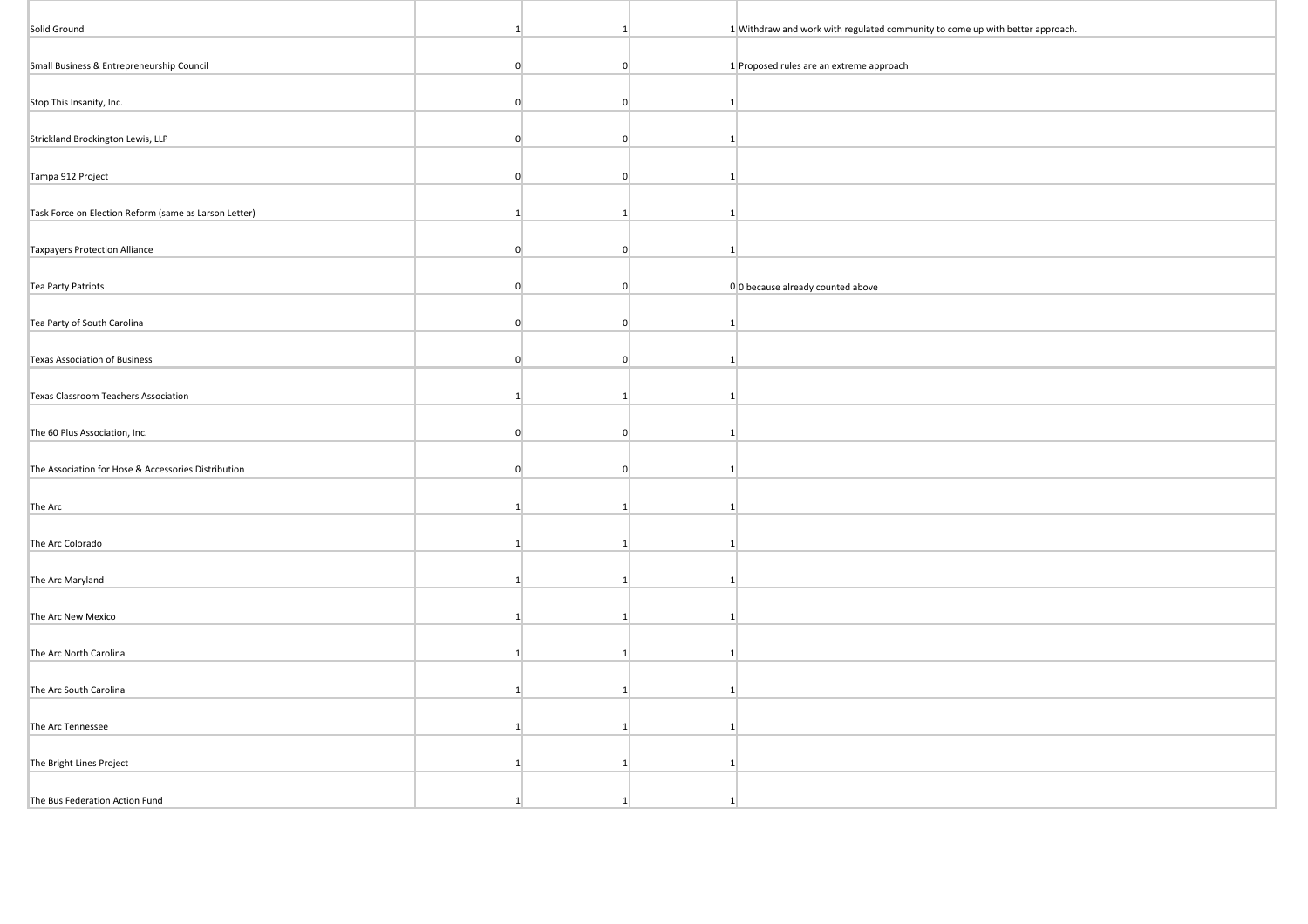| The Conservative Caucus Inc.                                                                                     | $\Omega$       |    | $\Omega$       | 1 Convene a hearing.                                                                                                                                                                                                |
|------------------------------------------------------------------------------------------------------------------|----------------|----|----------------|---------------------------------------------------------------------------------------------------------------------------------------------------------------------------------------------------------------------|
| The Council for Citizens Against Government Waste                                                                | $\Omega$       |    | $\Omega$       | 1 <sup>1</sup>                                                                                                                                                                                                      |
|                                                                                                                  |                |    |                |                                                                                                                                                                                                                     |
| The Federation for American Immigration Reform                                                                   | $\overline{0}$ |    | $\overline{0}$ | 1 Convene a hearing.                                                                                                                                                                                                |
| The Heritage Foundation                                                                                          | $\Omega$       |    | $\Omega$       | 1 Should withdraw, suggestions in case they don't.                                                                                                                                                                  |
|                                                                                                                  |                |    |                |                                                                                                                                                                                                                     |
| The Jewish Federations of North America                                                                          | $\mathbf{1}$   |    | $\overline{1}$ | 1 More efficient rules are a laudable goal, but NPRM is not the answer.                                                                                                                                             |
| The Leadership Conference on Civil and Human Rights                                                              | $\Omega$       |    | $\Omega$       | Proposal to include activities seeking to influence nominations and appointments to executive and judicial branch positions has<br>1 no legal basis, and we urge you to drop it entirely from any final regulation. |
| The Sunlight Foundation                                                                                          | $\mathbf{1}$   |    |                | $\mathbf{1}$                                                                                                                                                                                                        |
| The University of the District of Columbia - David A. Clarke School of Law's Community<br>Development Law Clinic | 1              |    |                | $\mathbf{1}$                                                                                                                                                                                                        |
| TN Chapter Sierra Club                                                                                           | $\overline{0}$ |    | $\overline{0}$ | $\mathbf{1}$                                                                                                                                                                                                        |
| Tradition, Family, Property, Inc.                                                                                | $\Omega$       |    | $\Omega$       | 1 Withdraw or substantially revise to protect 1st amend.                                                                                                                                                            |
|                                                                                                                  |                |    |                |                                                                                                                                                                                                                     |
| <b>Traditional Values Coalition</b>                                                                              | $\Omega$       |    | $\Omega$       | $\mathbf{1}$                                                                                                                                                                                                        |
| Twinbrooke Women's Group                                                                                         | $\Omega$       |    | $\Omega$       | 1 Pasted from AFA comments. IRS-2013-0038-42181                                                                                                                                                                     |
| Union of Concerned Scientists                                                                                    | $\mathbf{1}$   |    | $\vert$ 1      | 1                                                                                                                                                                                                                   |
| U.S. Chamber of Commerce                                                                                         | $\Omega$       |    | $\Omega$       | Withdraw and focus attention on putting in place protections against political decision making under the existing regulatory<br>1 standards.                                                                        |
| United States Conference of Catholic Bishops                                                                     | $\Omega$       |    | $\Omega$       | 1 Appreciates the concerns Treasury has set forth prompting the NPRM, but it creates more problems than it solves.                                                                                                  |
|                                                                                                                  |                |    |                |                                                                                                                                                                                                                     |
| United States Public Interest Research Group                                                                     | 1              |    | $\mathbf{1}$   | $\mathbf{1}$                                                                                                                                                                                                        |
| Virginia Society of Association Executives                                                                       | -1             |    |                | 1 Agree with American Society of Association Executives.                                                                                                                                                            |
|                                                                                                                  |                |    |                |                                                                                                                                                                                                                     |
| Washington Housing Alliance Action Fund                                                                          | 1              |    |                | $\mathbf{1}$                                                                                                                                                                                                        |
| Washington Low Income Housing Alliance with 15 other groups                                                      | 1              | 16 | 16             |                                                                                                                                                                                                                     |
| Washington University in St. Louis (supports American Council on Education comments)                             | $\Omega$       |    | $\overline{0}$ | 1                                                                                                                                                                                                                   |
|                                                                                                                  |                |    |                |                                                                                                                                                                                                                     |
| Western Organization of Resource Councils                                                                        | 1              | -1 |                | Better suil, freasury and iks should reconsider rules, such as those proposed by other commenters, that encourage civic                                                                                             |
|                                                                                                                  |                |    |                | engagement, promote the exercise of free speech and association, and cement the special protection of the First Amendment in                                                                                        |
| Wyoming Liberty Group and Republic Free Choice                                                                   |                |    |                | 1 its rules.                                                                                                                                                                                                        |